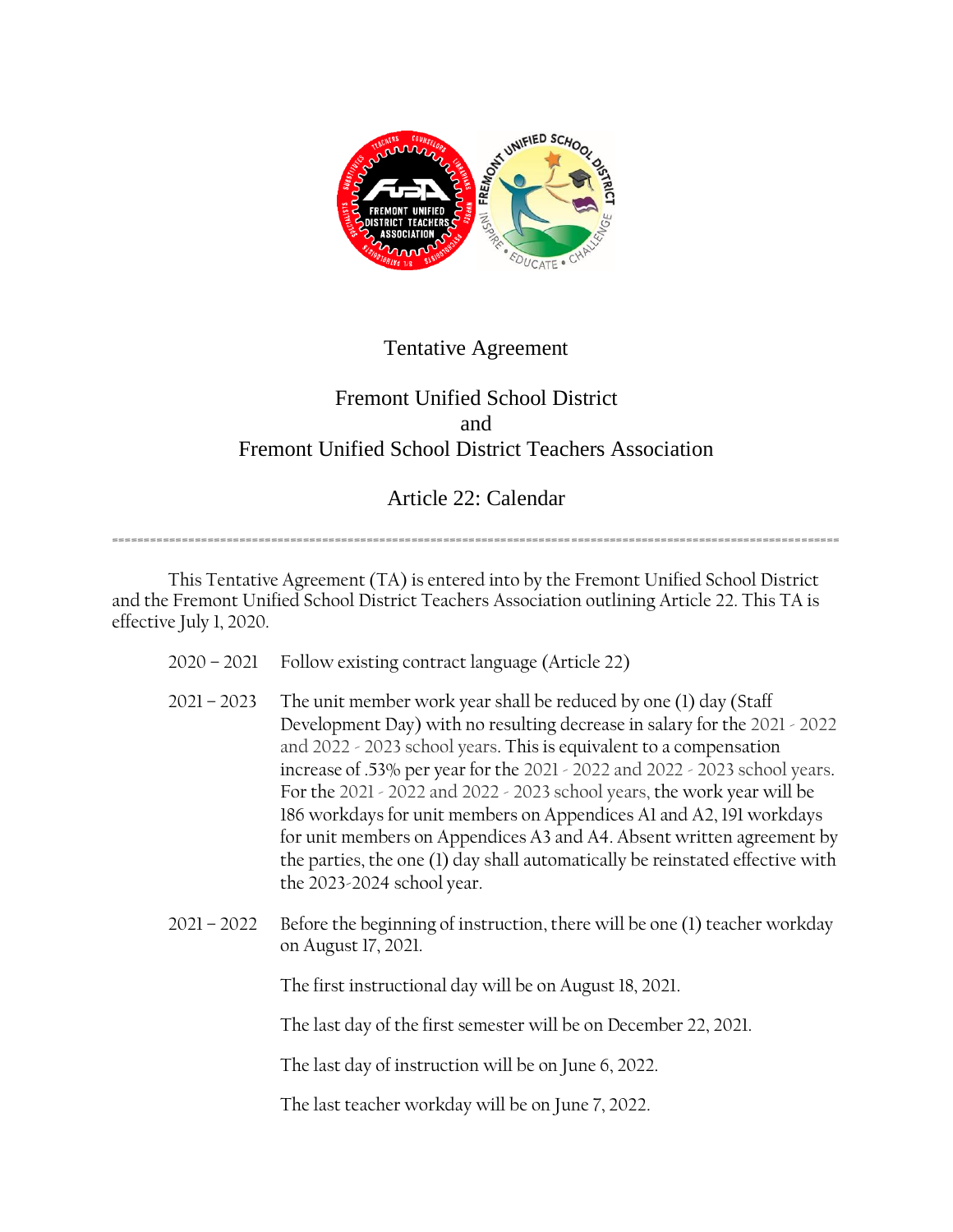Unit members paid on the Salary Schedules (A1-A4) must attend twelve (12) hours of Staff Development for 2021-2022. See Article 22.2.3.1 for the mandatory Staff Development on Monday, August 16, 2021.

Unit members on Appendices A2, A3, and A4, see Article 22.2.2.1 for exceptions.

Teachers will have the following options to satisfy the remaining required Staff Development hours:

- 1. Attend District- offered Staff Development
- 2. Attend Staff Development opportunities outside of the District as outlined in Article 22.2 of the FUSD/FUDTA CBA.
- 3. By May 1 of the prior school year, upon a majority vote of unit members at each site and with the approval of the site administrator, the remaining hours of Staff Development time may be held on December 23, 2021, March 18, 2022 or on other dates and times outside of the instructional day. Staff Development shall be completed by the last workday in March.
- 2022 2023 Before the beginning of instruction, there will be one (1) teacher workday on August 16, 2022.

The first instructional day will be on August 17, 2022.

The last day of the first semester will be on December 22, 2022.

The last day of instruction will be on June 2, 2023.

The last teacher workday will be on June 5, 2023.

Unit members paid on the Salary Schedules (A1-A4) must attend twelve (12) hours of Staff Development for 2022-2023. See Article 22.2.3.1 for the mandatory Staff Development on Monday, August 15, 2022.

Unit members on Appendices A2, A3, and A4, see Article 22.2.2.1 for exceptions.

Teachers will have the following options to satisfy the remaining required Staff Development hours:

- 1. Attend District- offered Staff Development
- 2. Attend Staff Development opportunities outside of the District as outlined in Article 22.2 of the FUSD/FUDTA CBA.
- 3. By May 1 of the prior school year, upon a majority vote of unit members at each site and with the approval of the site administrator, the remaining hours of Staff Development time may be held on December 23, 2022, March 17, 2023 or on other dates